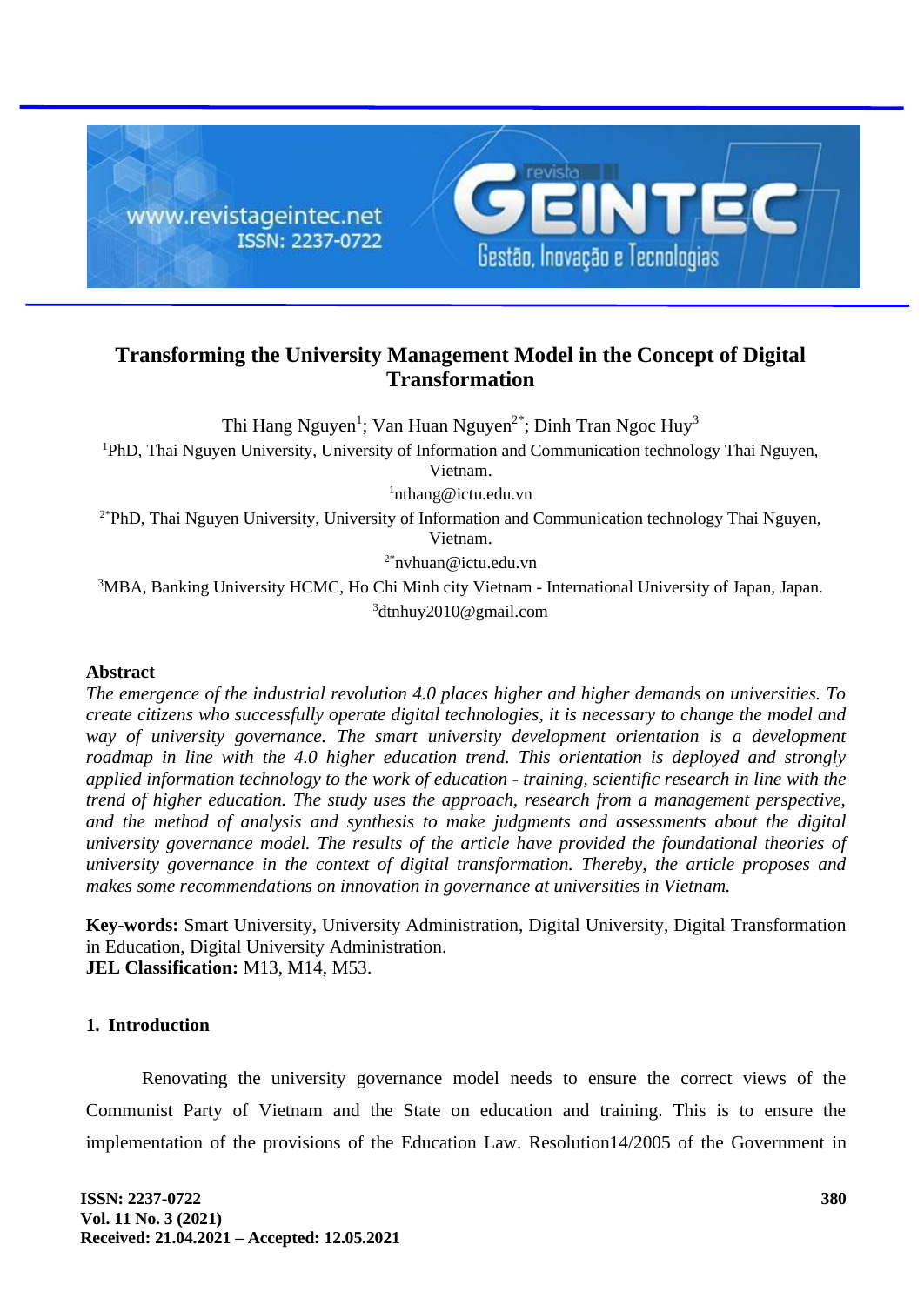2005 on Fundamental and comprehensive renovation of higher education in Vietnam stated: "On the basis of innovation of thinking and higher education management mechanism, reasonable combination of and efficiency between clearly delineating functions and tasks of State management and ensuring the autonomy, enhancing social responsibility and transparency of higher education institutions. To promote the positivity and initiative of higher education institutions in the renovation process, with the core being the teaching staff, management staff and the active response and participation of the whole society. In order to successfully implement the university governance model in the context of digital transformation, it is necessary to develop 3 basic elements:



Infrastructure

In particular, the human factor requires universities to build a team of professional lecturers with international qualifications. The human factor also requires the university to have a good Rector with an international management mind. The second necessary element to create a successful university governance model is to ensure training and scientific research activities. Universities must develop training programs, teaching materials and teaching methods of international standards, and have many national, regional and international scientific publications. The training program is one of the prerequisites, contributing to the quality of training. If the training program is not good, it is difficult to have good training quality. Because of the importance of training activities, leading universities in the world regularly innovate training programs. Based on the new achievements of science and technology and the needs of society, geographical schools will determine the training content, form and method of training. The third essential element to create a successful university governance model is the guarantee of facilities. A university that wants to attract learners and create excitement for them must be beautiful and modern with international standards. Of the three factors above, the human factor is the most important.

It can be affirmed that university governance plays a particularly important role in social governance. In universities, the issue of human resource management, also known as human resource management, plays an important role. The university management of people is developed in two basic directions:

Digital university administration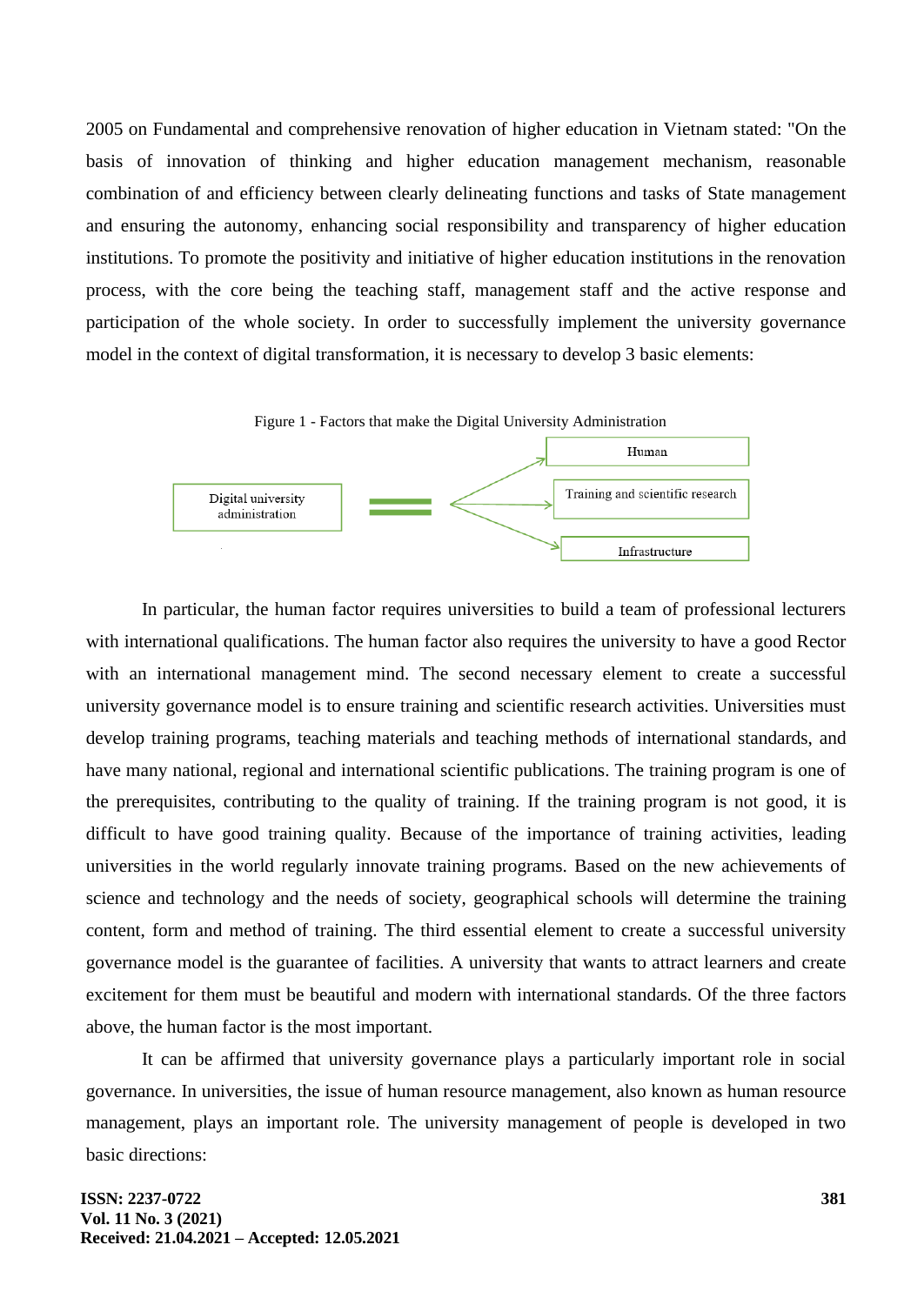

Figure 2 - Elements that make up the Digital University Administration

(Source: Authors)

In order to do well in the university management of people, the first thing is to train and implement the administrator's management capacity. In particular, the role of the Rector, the heads of faculties, departments, research centers and lecturers, scientific researchers play an extremely important role. In order to form an optimal university governance model, it is necessary to have a university Rector who is good at administration and professional.

The second administrative activity in the organization is the university administration of training and scientific research. This activity will aim to develop and implement training programs, teaching materials and teaching methods of international standards, closely following the needs of businesses and employers. This will contribute to improving the quality of scientific research. In addition, university management of facilities will aim to form a beautiful and modern university worthy of international standards. Therefore, for successful university governance, managers need to refer to the model of university villages, schools - parks - cultural centers that famous universities in the world have built. These are the models of modern university governance that universities should aim for.

#### **2. Literature Review**

University governance is a topic that is not new, but always attracts the attention of many managers and researchers. Gallagher (2002) when studying university governance theory emphasized: "University governance is the structure of relationships to bring about cohesion, policy delegation, planning and decision-making, subject to responsible to the school, the social community and learners for the reliability, adaptability and cost-effectiveness of management". With the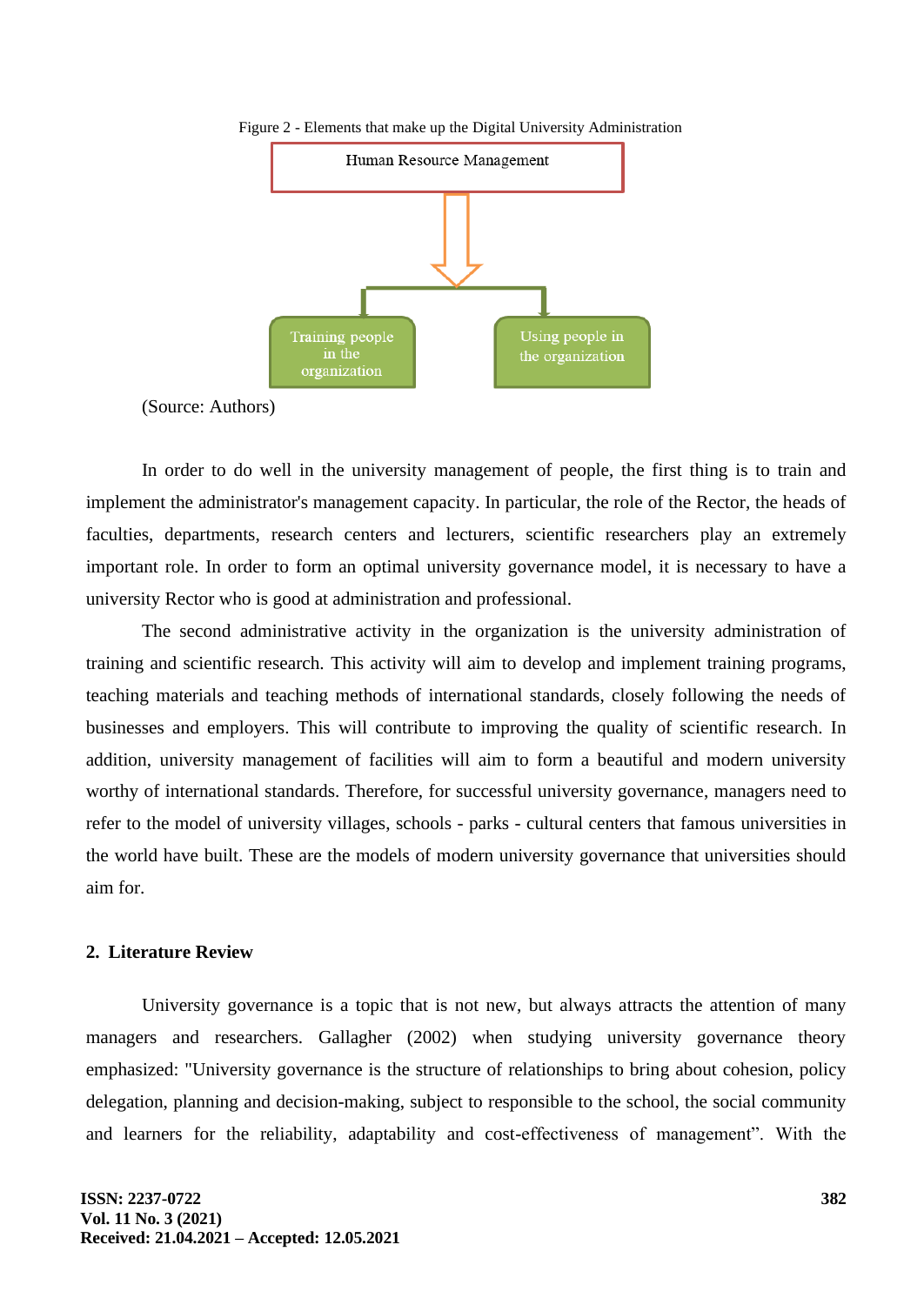continuous development of social forms, the university governance model also exhibits diversity and develops in different trends. John Fielden (2008), when researching on "Global Trends in University Governance", said that university governance includes many forms, showing diversity and developing according to the trends of society. Pavel Zgaga (2008) also stated that universities are now developing in the direction of autonomy, self-responsibility, improving the role and participation of stakeholders in education. According to the author Filip (2011), those who influence and influence the university to achieve its goals are called stakeholders. University stakeholders include:





(Source: Authors)

Stakeholders in university operations include local authorities, current and potential employers (Aldridge and Rowley, 1998). The above studies have pointed out the parties involved in the university's activities, as well as the current trend and context of university governance model development. And Vu Quynh Nam, Duong Thi Tinh, Dinh Tran Ngoc Huy et al (2021) stated the important roles of IoTs and AI applications in various industries. Then, Trung Hieu Le, Nguyen Thuy Dung, Dinh Tran Ngoc Huy, Nguyen Thi Phuong Thanh, Dinh Tran Ngoc Hien, Nguyen Thi Hang (2021) also pointed IoTs has many uses in emerging markets including Vietnam.

### **3. Research Results on Digital University Governance Model**

In order to improve autonomy, strengthen decentralization and autonomy, take advantage of opportunities to promote digital transformation, the University of Information and Communication Technology, Thai Nguyen University strives to be a among the first digital universities in Vietnam.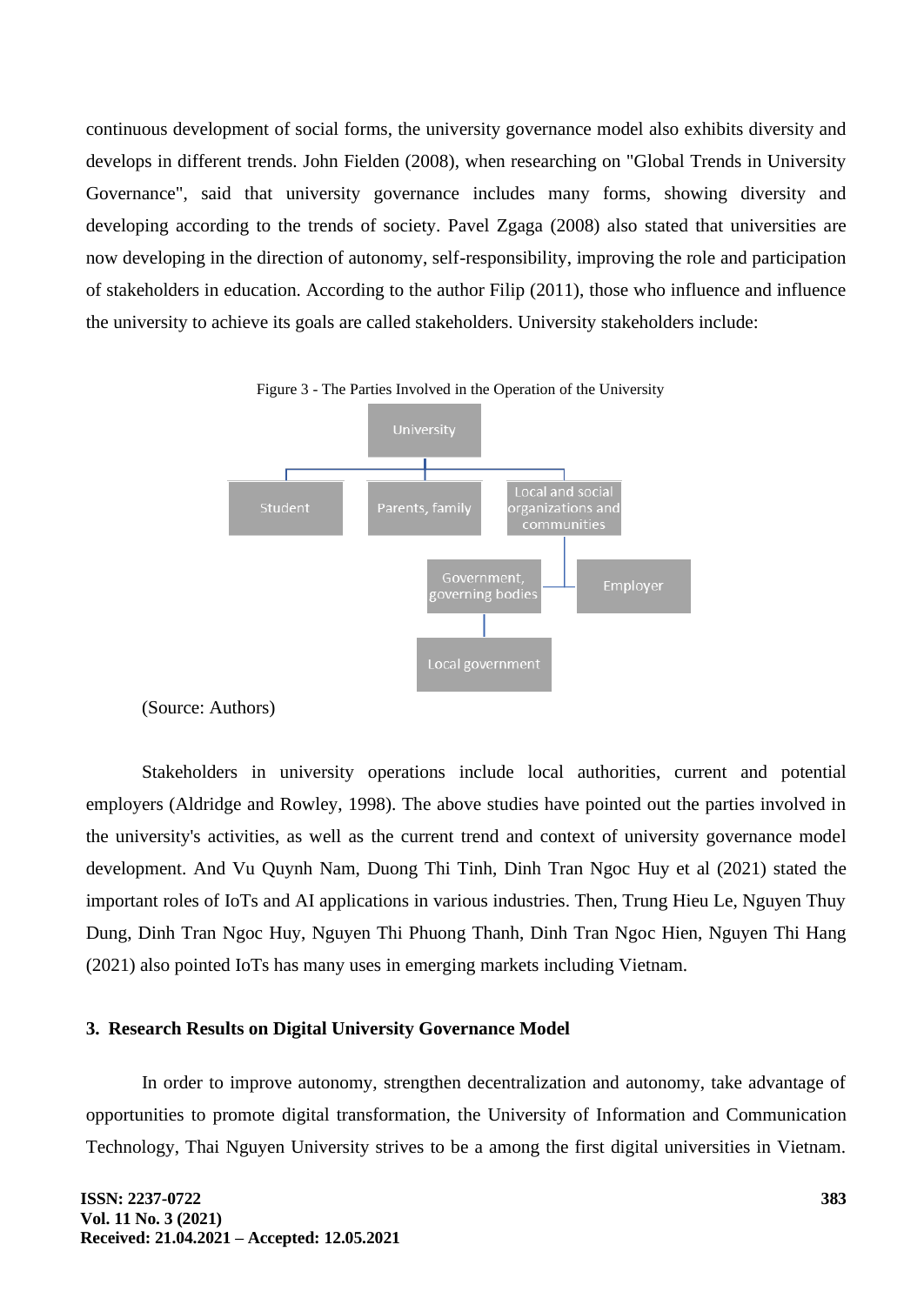This first digital university model will provide learners with a modern and highly professional educational environment. That ensures learners have enough competitiveness and adaptability to the development trend of society in the context of the industrial revolution 4.0. With the support of information technology, the modern software that the school is equipped with will help create opportunities for learners to best support and share information. A lot of traditional educational activities will gradually be replaced by very fast and effective software, equipment and simulations that connect not only domestically but globally. The construction of digital resources and digital learning materials is done on a unified technology platform. This is an opportunity to study, research, teach and share knowledge, especially distance learning, lifelong learning. Digital universities bring great value to learners in particular and university stakeholders in general.

| <b>SWOT</b>                                                                                                                                                                                                                                                                                                                                                                                                                                                                                                                                                                                                                                                                                                                                                                                                                                                                                                                                                                                                                                                                                                                                                                                                                                                                                                                                                                                                                                        | OPPORTUNITY(O)<br>O1: The autonomy for universities is<br>strongly promoted.<br>O2: The National Digital Transformation<br>Program to 2025, with a vision to 2030"<br>identifies the education sector as one of the<br>areas that need to be prioritized for digital<br>transformation.<br>O3: The field of information and<br>communication technology is the<br>foundation of the industrial revolution 4.0<br>and is widely applied in all socio-<br>economic fields.<br>O4: Digital transformation in higher<br>education blurs the boundaries of distance. | CHALLENGE (T)<br>T1: Many public<br>universities and private<br>autonomy are<br>constantly investing in<br>infrastructure, and<br>human, to attract<br>highly qualified staff of<br>the university led to the<br>phenomenon of brain<br>drain of ICTU.                  |
|----------------------------------------------------------------------------------------------------------------------------------------------------------------------------------------------------------------------------------------------------------------------------------------------------------------------------------------------------------------------------------------------------------------------------------------------------------------------------------------------------------------------------------------------------------------------------------------------------------------------------------------------------------------------------------------------------------------------------------------------------------------------------------------------------------------------------------------------------------------------------------------------------------------------------------------------------------------------------------------------------------------------------------------------------------------------------------------------------------------------------------------------------------------------------------------------------------------------------------------------------------------------------------------------------------------------------------------------------------------------------------------------------------------------------------------------------|-----------------------------------------------------------------------------------------------------------------------------------------------------------------------------------------------------------------------------------------------------------------------------------------------------------------------------------------------------------------------------------------------------------------------------------------------------------------------------------------------------------------------------------------------------------------|-------------------------------------------------------------------------------------------------------------------------------------------------------------------------------------------------------------------------------------------------------------------------|
| STRONG (S)<br>S1: ICTU has built its vision and mission, quality objectives, and medium-term<br>development plans.<br>S2: ICTU has consolidated the School Council and implemented the School Council's<br>activities in accordance with the provisions of the revised Education Law 2019.<br>S3: The young, dynamic and enthusiastic ICTU faculty and staff have the ability to<br>create and apply high technology due to the specificity of the industry, so it is easy to<br>approach and adapt to change.<br>S4: ICUT's training facilities are quite good compared to many other universities in<br>Thai Nguyen University and the region.<br>S5: Training programs are built following the application orientation of ICTU. ICTU<br>has increased the participation of enterprises in the training process.<br>S6: The School's Information and Communication Technology field is the foundation<br>of the industrial revolution 4.0 which is being communicated and promoted naturally<br>on many domestic and international information channels.                                                                                                                                                                                                                                                                                                                                                                                         | STRATEGIES S-O<br>S1, S2, S3, S4, S5, S6+O1, O2, O3,<br>O4: Implement innovation model of<br>university administration. $\Rightarrow$ Strategies to<br>change the governance model.                                                                                                                                                                                                                                                                                                                                                                             | STRATEGIES S-T<br>S1, S2, S3, S4, S5, S6+T1:<br>Take advantage to<br>compete with other<br>universities. $\Rightarrow$ ICTU<br>brand development<br>strategy; Strengthen<br>communication and<br>promote the school's<br>image in association<br>with enrollment goals. |
| <b>WEAKNESSES</b> (W)<br>W1: The autonomy and self-responsibility of the member universities is still limited.<br>W2: The work of training, fostering and self-training of highly qualified staff,<br>especially managers, has many shortcomings and has not met the requirements of the<br>University's development. The percentage of lecturers with doctorates, professors and<br>associate professors is still very low compared to the national average, even compared<br>to other member universities in Thai Nguyen University.<br>W3: Demand-based training service activities are still spontaneous, without a general<br>strategy and policy to encourage the exploitation of the University's specific strengths<br>in the information and communication technology trend. foundation of the industrial<br>revolution 4.0 and is widely applied in all socio-economic fields. W4: System of<br>software for training management, student management, connecting schools and<br>learners / learners' families, alumni / students, software to support teaching and<br>learning without counting highly connected and interoperable data to be able to build a<br>digital governance, teaching and learning ecosystem.<br>W5: Experience in searching and implementing professional activities in international<br>cooperation is very limited. The department in charge of international cooperation is<br>very thin and unprofessional. | $STRATEGIES W - O$<br>$W1+O1, O2$ : Strengthening the autonomy<br>of ICTU. = > Backward matching strategy.                                                                                                                                                                                                                                                                                                                                                                                                                                                      | STRATEGIES W-T<br>$W1, W2, W3 + T1$ :<br>Innovating training<br>organization, quality<br>assurance and student<br>$management$ =><br>Backward matching<br>strategy.                                                                                                     |

|  |  | Table 1 - SWOT Analysis of Digital University Governance Model |  |
|--|--|----------------------------------------------------------------|--|
|  |  |                                                                |  |

(Source: Authors)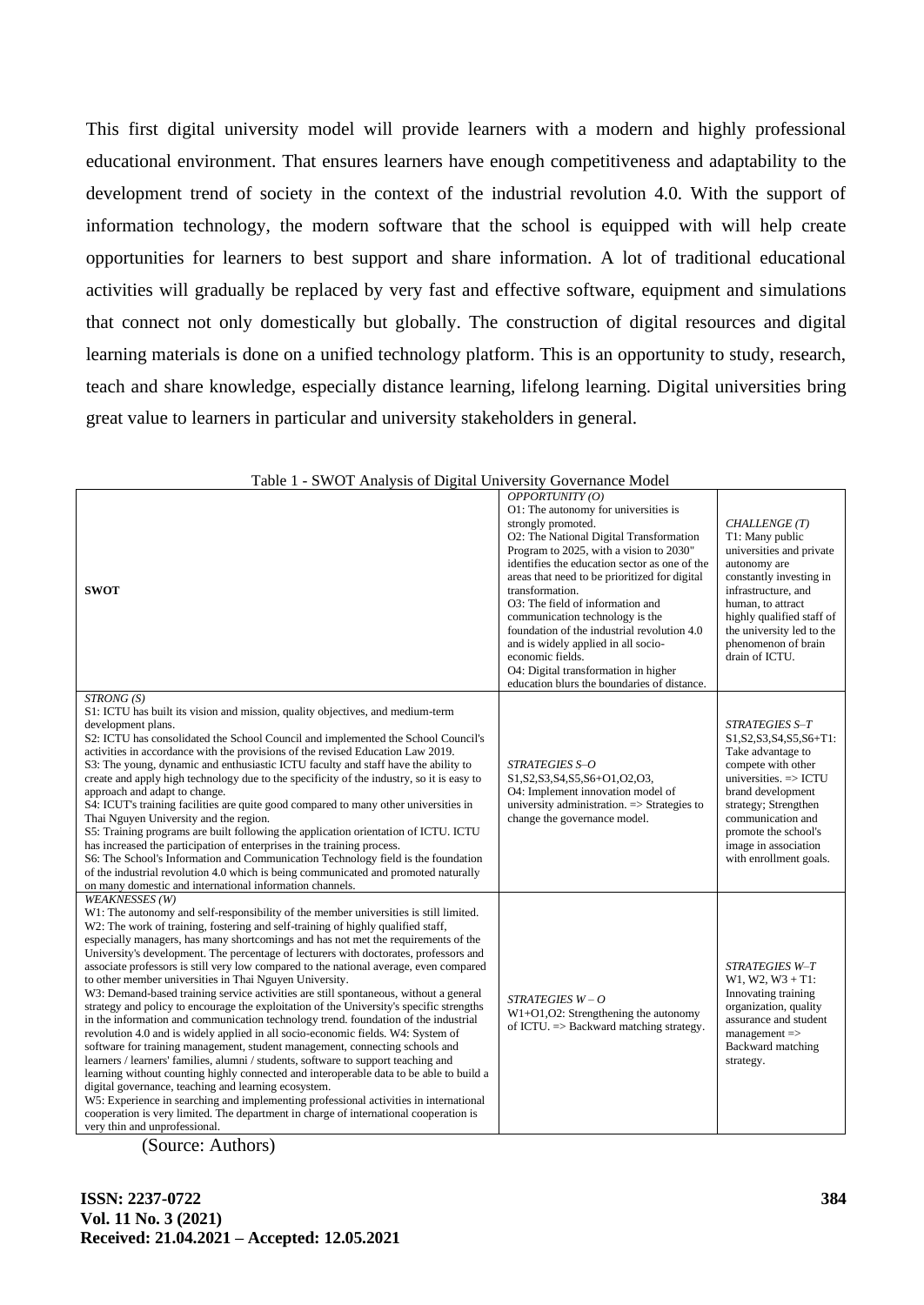#### **SWOT Analysis of Digital University Governance Model**

Strategic Group 1: Renovation of University Governance: ICTU will implement partial autonomy in management and finance. Complete management software modules to ensure data connection and communication.

Strategy group 2: Developing a staff development strategy: Reviewing the teaching staff to rebuild the staff training strategy. Training professional working skills for staff in departments in accordance with the spirit of "service".

Strategic group 3: Innovating training organization, quality assurance and student management: Opening new training codes of interdisciplinary nature under the National Digital Transformation Project. Comprehensive transformation of teaching methods in the digital environment. Building a digital learning system and a digital learning ecosystem that integrates systems of training management software, student management, connecting schools and learners.

Strategic group 4: Building a focused and spearhead scientific research and technology transfer direction: Building in-depth research groups focusing on research direction from specialized faculties, with the participation of experts industry leader domestically and internationally. Linking scientific research with postgraduate training and fostering doctoral staff of the University.

Strategic Group 5: Branding, communication, promoting the school's image in association with enrollment goals: Establishing a unit specialized in internal communication, enrollment consulting with brand building strategies branding and marketing in a professional, synchronous manner, sticking to the main goal of attracting learners to the University.

### **4. Conclusion**

The innovation of university governance model is an objective requirement for universities. In the context of digital transformation, ICTU is aiming to build into a smart university that is also a comprehensive university connected from many component systems with an artificial intelligence system. From there, it is possible to act intelligently like a human to teach, learn and research university-level science. With the orientation of building ICTU to become a smart university following the model of e-Government; strengthen the application of information technology in educational management, teaching and learning. Currently, ICTU has deployed LAN and software modules for management and training in different fields. Some Faculties and Centers have applied many scientific and technological advances such as: Digital, simulation techniques, electronic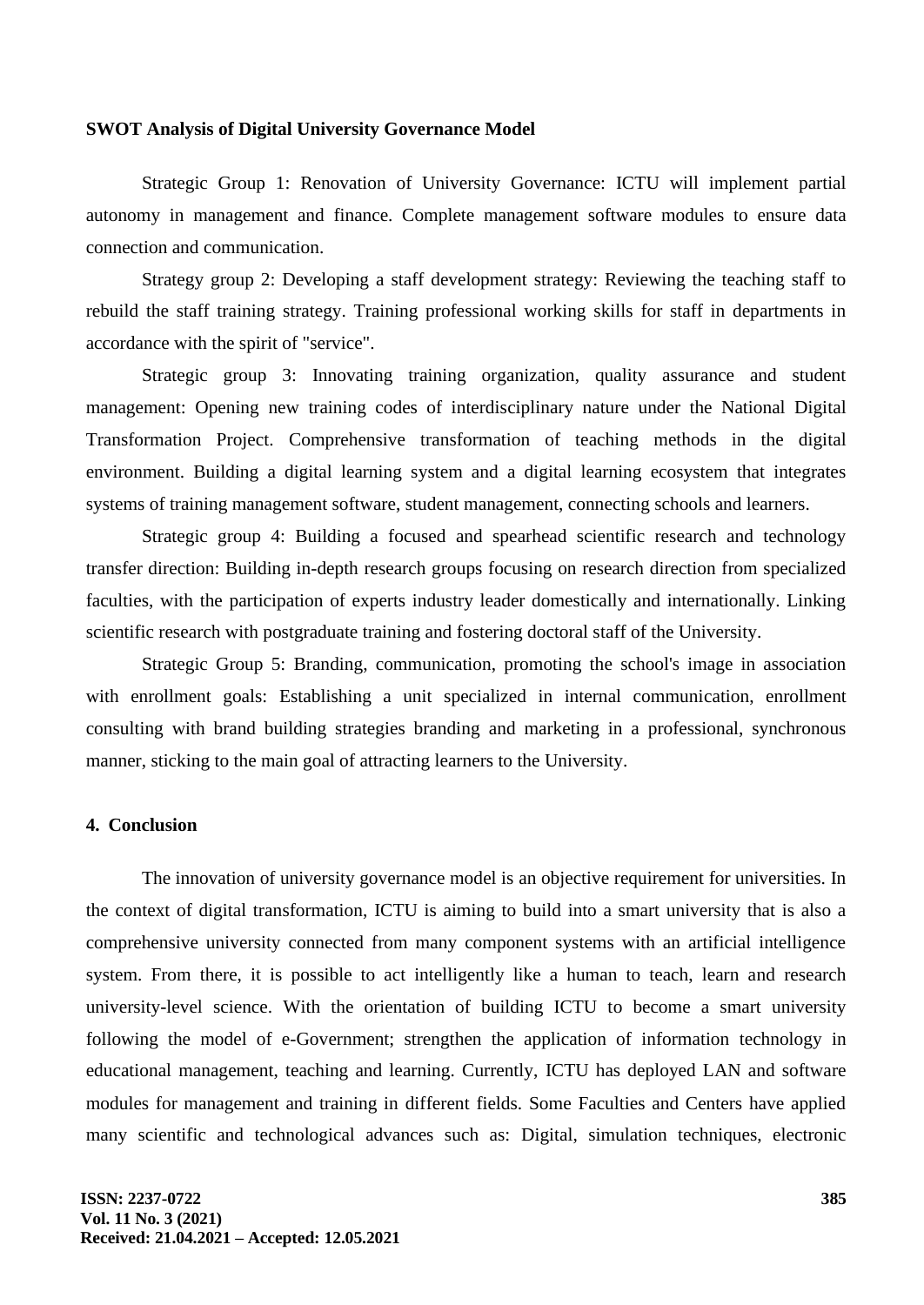engineering, electronics and telecommunications engineering for scientific research and training. ICTU in particular and universities in Vietnam in general develop according to a modern and professional model. In the new development context, to be more successful with the university governance model, ICTU needs to mobilize the participation of lecturers, scientists, learners, employees and other stakeholders. They will contribute to improving the quality and expansion of higher education opportunities, meeting the requirements of the country's sustainable development in the context of world integration. Therefore, in order for ICTU to achieve a sustainable governance model, develop towards autonomy and self-responsibility, it is necessary to establish and give full power to the school council. It is necessary to exercise comprehensive financial autonomy for the constituent parts of the University from the stage of revenue to the stage of expenditure, from the management of financial resources according to the enterprise model to the trading of financial resources. main. Thereby, helping the university effectively mobilize and develop revenue sources and assets for teaching and research activities towards innovation and international integration. ICTU needs to comprehensively promote innovation to realize its mission and vision to build ICTU into a prestigious university in the fields of information technology, communication and related fields. Thereby contributing to the economic, cultural and social development of the Northern midland and mountainous region and the whole country.

#### **References**

Altbach, P.G., Berdahl, R.O., & Gumport, P.J. (1999), *American Higher Education in the Twenty-First Century: Social, Political*, *and Economic Challenges* (2nd ed.) (p. 16).

Nguyen Huu Dung (2003), Enhancing competitiveness in the integration process from the perspective of human resources, *Journal of Labor & Social Affairs,* No. 209 (February 16-28, 2003).

Nguyen Huu Dung (2004). On the strategy of human development in the human resource development system in Vietnam. *Journal of Labor & Social Affairs,* No. 243 (July 16-31, 2004).

Dam Huu Dac (2005), Developing human resources to meet the requirements of industrialization and modernization of the country. *Journal of Labor & Social Affairs,* No. 267 (from July 16-31, 2005).

Etzkowitz, H. (2003). Innovation in Innovation: The Triple Helix of University- Industry-Government Relations. *Social Science Information, 42*(3), 293-337.

Etzkowitz, H. and de Mello, J. (2004). The Rise of a Triple Helix Culture Innovation in Brazilian Economic and Social Development. *Journal of Technology Management and Sustainable Development,* 2(3), 159-171.

Gunasekara, C. (2006). Reframing the Role of Universities in the Development of Regional Innovation Systems. *Journal of Technology Transfer*. Vol 31(1), 101-113.